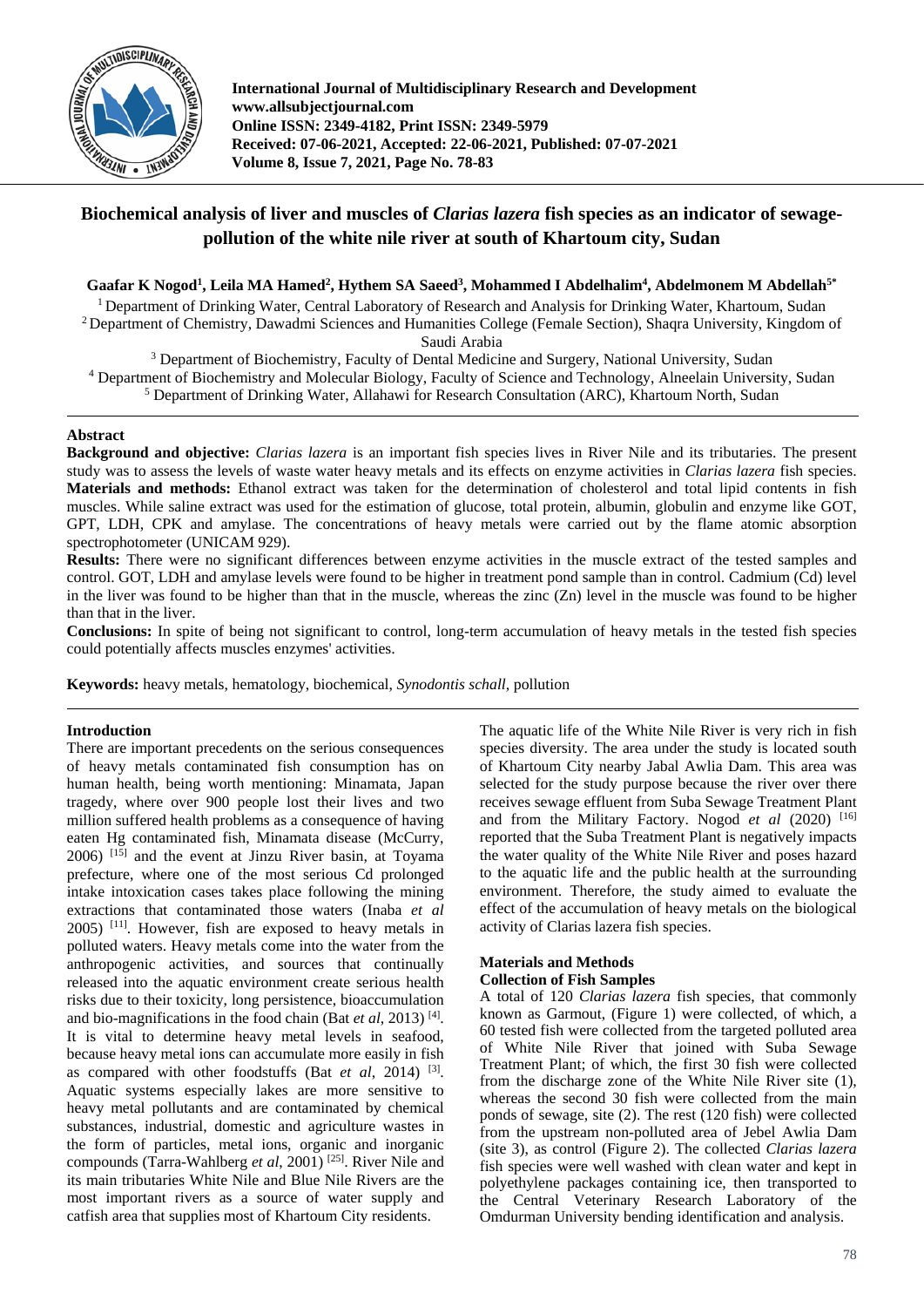

**Fig 1:** *Clarias lazera* fish species, popular known as Garmout.



**Fig 2:** Fish sampling points Sites (1, 2 and 3). Site (1) at river Nile, Site (2) at Suba Sewage plant (test samples). Site (3) Jebel Awlia Fesheries (control samples) Modified from www.Googleearth.com (2016).

#### **Processing of Liver and Muscle Tissues**

Liver and muscle were cut with razor, washed with distilled water and blotted with blotting paper. A weighted portion (about 3 grams) of both liver and muscle was homogenized in 3 ml ice-cold saline (0.89% NaCl) solution for saline extract and 3ml ethanol for ethanol extract in a motor driven Teflon glass homogenizer. The homogenate centrifuged rpm at 4000 rpm  $(3.500 \times g)$  for 45 minutes at  $5^{\circ}$ C in a refrigerated centrifuge to get a clear saline supernatant and for 15 minutes at 5°C at the same speed for ethanol supernatant. Digestion methods described by Van Loon (1980) and Du Preez and Steyn (1992) were used for the estimation of heavy metals, e.g.,  $Cr^{3+}$ ,  $Cu^{2+}$ ,  $Zn^{2+}$ ,  $Cd^{2+}$ , Fe and Pb<sup>2+</sup> (Ali, 2004).

#### **Biochemical Analysis of Fish Liver and Muscle**

Saline and ethanol extracts were analyzed for the following biochemical parameters, including some enzymes to evaluate the possible effect of water pollution on them. Ethanol extract was taken for the determination of cholesterol, total lipid contents in fish muscles. While saline extract was used for the estimation of glucose, total protein, albumin, globulin and enzyme like GOT, GPT, LDH, CPK and amylase. Detailed procedures for estimation of all above parameters were the same as given under the biochemical analysis of liver and blood (Ali, 2004).

#### **Determination of Heavy Metals in Fish Tissues**

Frozen tissue samples of liver and muscle were thawed, rinsed in distilled water and blotted in blotting paper. A known weight of liver and muscle of the fish was shifted to 250 ml volumetric flasks for digestion. Samples digestion done according to methods described by Van Loon (1980) and Du Preez and Steryn (1992). By this method digestion was completed in about 20 minutes instead of 3 to 4 hours as stated by Van Loon (1980). Sample after digestion were cooled and diluted to 10 ml with distilled water by proper rinsing of digestion flasks. Atomic absorption spectrophotometer was used to determine the concentration of  $Cr^{3+}$ ,  $Cu^{2+}$ ,  $Zn^{2+}$ ,  $Cd^{2+}$ ,  $Fe^{2+}$  and  $Pb^{2+}$  in the tissues sample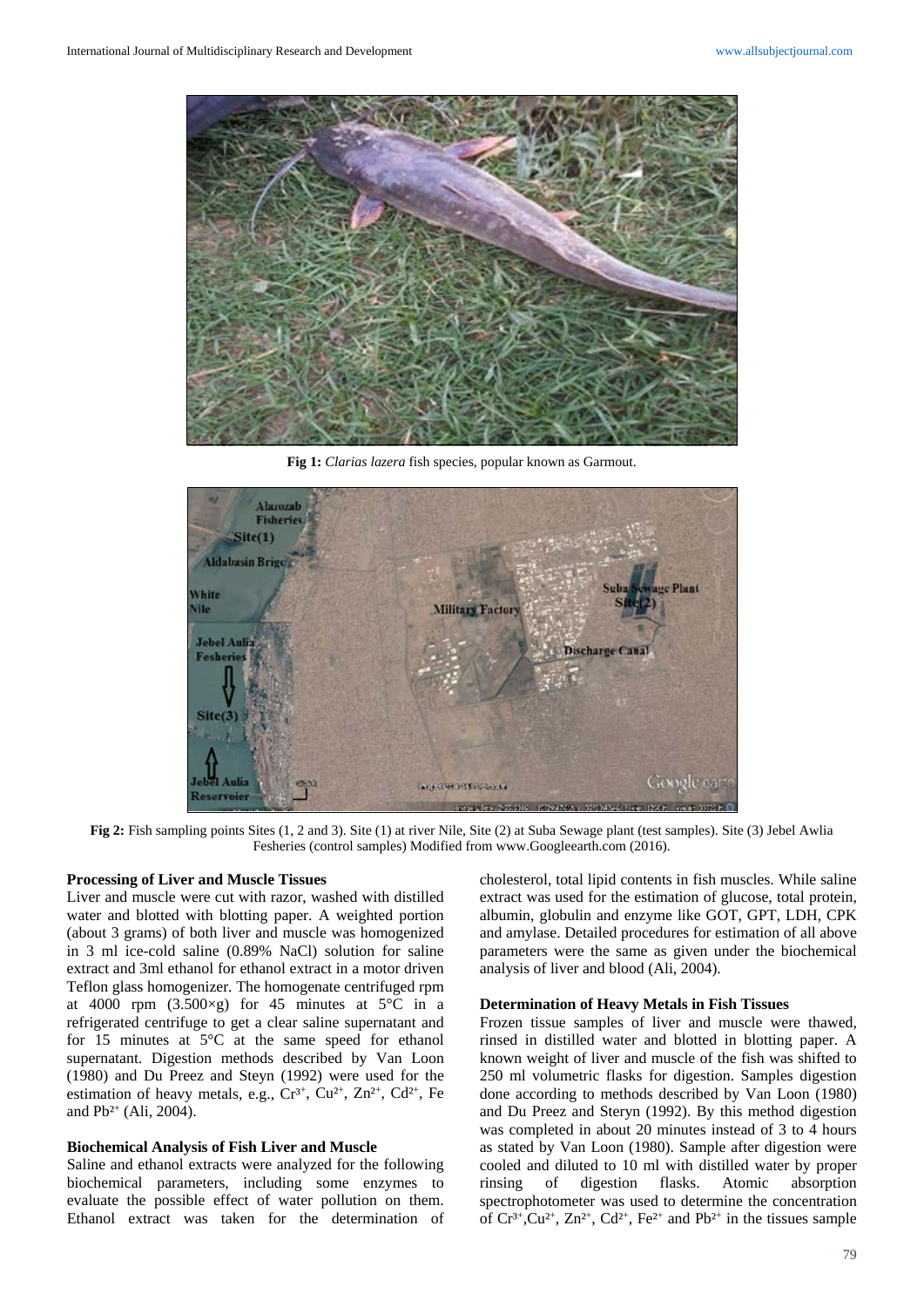of the fish. A range of analytical standards for each metal was prepared from Merck Stock solution (Van Loon, 1980 and Du Preez and Steyn, 1992).

#### **Statistical Analysis**

Student t-test analysis of variance, mean differences, correlation and chart were done by using SPSS (Statistical Package for Social Sciences) program version.

#### **Result and Discussion**

# **Biochemical evaluation of liver and muscle of** *Clarias lazera* **fish species with respect to GOT, GPT, LDH, ALP, CPK and amylase**

With regard to liver extract, table 1 showed that the level of GOT in the sample caught from treatment pond site 2 (86.0) was higher significantly different comparing to that caught from the control site 3 (81.4) and contaminated river site 1 (83.6). No significant difference was observed regarding GPT and LDH levels in each of the samples under the study. Whereas ALP level was found to be lower and significantly different for both site 1 (90.3) and site 2 (92.8) comparing to the control (94.1). Amylase in site 2 sample (69.2) was found to be significantly higher than samples of both site 1 (63.3) and control (61.8). For muscle extract, table 1 showed that all of the parameters of GOT, GPT, LDH and CPK of the tested liver extract were found to be not significantly different comparing to the control. However, GOT level was found to be higher in the control (74.9) comparing to contaminated site 1 and site 2 which was both found to be (77.1). As well, LDH level in control (86.6) was higher than that of contaminated site 1 and site 2 which was both found to be (83.8). Generally, GOT levels were found to be in the liver extract higher than that of the muscle extract. On contrast, the LDH level in the liver (81.6) for control was found to be lower than that (86.6) in muscle of the control. The hematology and biochemical reference values for aquaculture fish are varied according to a specific situation

(i.e., malnutrition, stress, infection/diseases) and for a specific species (Kerr, 2008)<sup>[12]</sup>.

As previously stated, the activity of serum enzyme in this study found to be varied according to the organ from which the sample was extracted. This observation confirmed the result that was observed by a previous study conducted by Krajnovic-Ozretic and Ozretic (1987) [13] which stated that the LDH activity was found to be varied and it was primarily related to the organ from which the blood sampled. As well, similar result was observed by an earlier study conducted by Panteghini et al (1984)<sup>[18]</sup>, which reported that the determination of the basic enzymes provides the opportunity to identify their origin and also permits estimation of the severity of injury at the tissue/cellular level. The findings of this study were in accordance with the results obtained by the study conducted by Dorcas and Solomon (2014)<sup>[7]</sup>, which reported both significant and insignificant differences between the levels of ALT, ALP and AST of fishes that studied and the levels of the standards. Ali (2004) reported that the concentration levels of blood serum enzyme of GOT, GPT and CPK was found to be much higher in blood tissues of Tur-putitora fish species from polluted waters River Kabul, Pakistan, when compared with that in control dams waters. Sagar *et al*  $(2015)$ <sup>[23]</sup> reported that in liver cell injury, a considerable increase in the serum level of both GOT and GPT enzymes was observed, whereas serum CPK activity is raised in all varieties of muscular dystrophy. While raised LDH values are found in renal disease, liver disease, disseminated malignancy and certain hematological disorders. The increased serum levels of ALP are found in both skeletal and hepatic disorders, and amylase enzyme raised in acute abdominal conditions, e.g. perforated peptic ulcer, cholecystitis, common bile duct and intestinal obstruction, but the higher levels are found in acute pancreatitis. Moreover, Sagar *et al* (2015)<sup>[23]</sup> stated reference range values of 5 - 50 U/L

**Table 1:** Biochemical parameters of liver and muscle of *Clarias lazera* fish species (commonly known as garmout) Sampled from Jebel Awlia Dam Site 3 (control) and White Nile River site 1 (contaminated)

| parameter        | liver             |                    |                   |                |           |                   | muscle            |                   |                |           |  |  |
|------------------|-------------------|--------------------|-------------------|----------------|-----------|-------------------|-------------------|-------------------|----------------|-----------|--|--|
|                  | site 3 (control)  | site 2             | site 1 (test)     | <b>P-value</b> | Sig-level | site 3            | site 2            | site 1            | <b>P-value</b> | Sig-level |  |  |
| $GOT$ (IU/g)     | 83.6 <sup>b</sup> | 86.0 <sup>a</sup>  | 81.4 <sup>b</sup> | 0.008          | **        | 74.9a             | 77.1 <sup>a</sup> | 77.1a             | 0.177          | Ns        |  |  |
| $GPT$ (IU/g)     | 35.6a             | 32.8 <sup>a</sup>  | 33.9 <sup>a</sup> | 0.206          | Ns        | 33.6 <sup>a</sup> | 33.8 <sup>a</sup> | 33.8 <sup>a</sup> | 0.989          | Ns        |  |  |
| LDH (IU/g)       | 81.6 <sup>a</sup> | 85.5 <sup>a</sup>  | 84.8 <sup>a</sup> | 0.234          | Ns        | 86.6a             | 83.8 <sup>a</sup> | 83.8 <sup>a</sup> | 0.690          | Ns        |  |  |
| ALP (IU/g)       | $94.1^{\circ}$    | 92.8 <sup>th</sup> | 90.3 <sup>b</sup> | 0.001          | $**$      | ND                | ND                | <b>ND</b>         | ND             | ND        |  |  |
| CPK(IU/g)        | ND                | ND                 | ND                | ND             | ND        | 36.0a             | 36.6a             | 36.6a             | 0.504          | <b>Ns</b> |  |  |
| Amylase $(IU/g)$ | 61.8 <sup>b</sup> | 69.2 <sup>a</sup>  | 63.3 <sup>b</sup> | 0.000          | $***$     | ND                | ND                | <b>ND</b>         | ND             | ND        |  |  |

Ns = No significant difference, ND = Not determined, \* = Significant difference at 5%, GOT, glutamate oxaloacetate transaminase. GPT = glutamate pyruvate transaminase. LDH = lactate dehydrogenase, ALP = alkaline phosphatase, Cd = cadmium, Pb = lead, Cu = copper, Cr = chromium,  $Fe = iron$ ,  $Zn = zinc$ 

**Table 2:** Biochemical parameters of liver and muscle of *Clarias lazera* fish species (commonly known as garmout) Caught from Jebel Awlia Dam Site 3 (control), treatment pond site 2 (contaminated) and White Nile River site 1 (contaminated).

| parameter            |                                                                                                                              |                     | liver             | muscle |           |                   |                     |                     |       |           |
|----------------------|------------------------------------------------------------------------------------------------------------------------------|---------------------|-------------------|--------|-----------|-------------------|---------------------|---------------------|-------|-----------|
|                      | site 3 (control) site 2 (test) site 1 (test) P-value Sig-level site 3 (control) site 2 (test) site 1 (test) P-value Siglevel |                     |                   |        |           |                   |                     |                     |       |           |
| Total protein (mg/g) | 6.34 <sup>b</sup>                                                                                                            | $6.61$ <sup>a</sup> | 6.33 <sup>b</sup> | 0.000  | $***$     | 6.66a             | 6.33 <sup>b</sup>   | 6.33 <sup>b</sup>   | 0.005 | $**$      |
| Albumin $(mg/g)$     | $3.78$ <sup>a</sup>                                                                                                          | $3.76^{\circ}$      | 3.75 <sup>a</sup> | 0.875  | <b>Ns</b> | $3.42^{\circ}$    | $3.29$ <sup>*</sup> | $3.29$ <sup>t</sup> | 0.437 | <b>Ns</b> |
| Globulin $(mg/g)$    | 2.7 <sup>b</sup>                                                                                                             | $2.84$ <sup>*</sup> | 2.57 <sup>b</sup> | 0.001  | $***$     | 3.22 <sup>a</sup> | 3.03 <sup>a</sup>   | 3.03 <sup>a</sup>   | 0.069 | <b>Ns</b> |
| Glucose $(mg/g)$     | 58.8ª                                                                                                                        | 55.2 <sup>a</sup>   | 57.0 <sup>a</sup> | 0.077  | <b>Ns</b> | 60.4a             | 59.4 <sup>a</sup>   | 59.9 <sup>a</sup>   | 0.898 | <b>Ns</b> |
| Cholesterol $(mg/g)$ | 59.8 <sup>b</sup>                                                                                                            | 66.1 <sup>a</sup>   | 64.8a             | 0.008  | $***$     | 52.4a             | 48.5 <sup>a</sup>   | 48.5 <sup>a</sup>   | 0.322 | <b>Ns</b> |
| Total lipids (mg/g)  | 7.3 <sup>a</sup>                                                                                                             | 7.4a                | 7.5 <sup>a</sup>  | 0.286  | <b>Ns</b> | 7.50 <sup>a</sup> | 7.36a               | 7.31a               | 0.235 | <b>Ns</b> |

Ns = No significant different, \* = Significant different at 5%, GOT, glutamate oxaloacetate transaminase.GPT, glutamate pyruvate transaminase. LDH = lactate dehydrogenase, ALP = alkaline phosphatase, Cd = cadmium, Pb = lead, Cu = coppor, Cr = chromium, Fe = iron,  $Zn =$ zinc.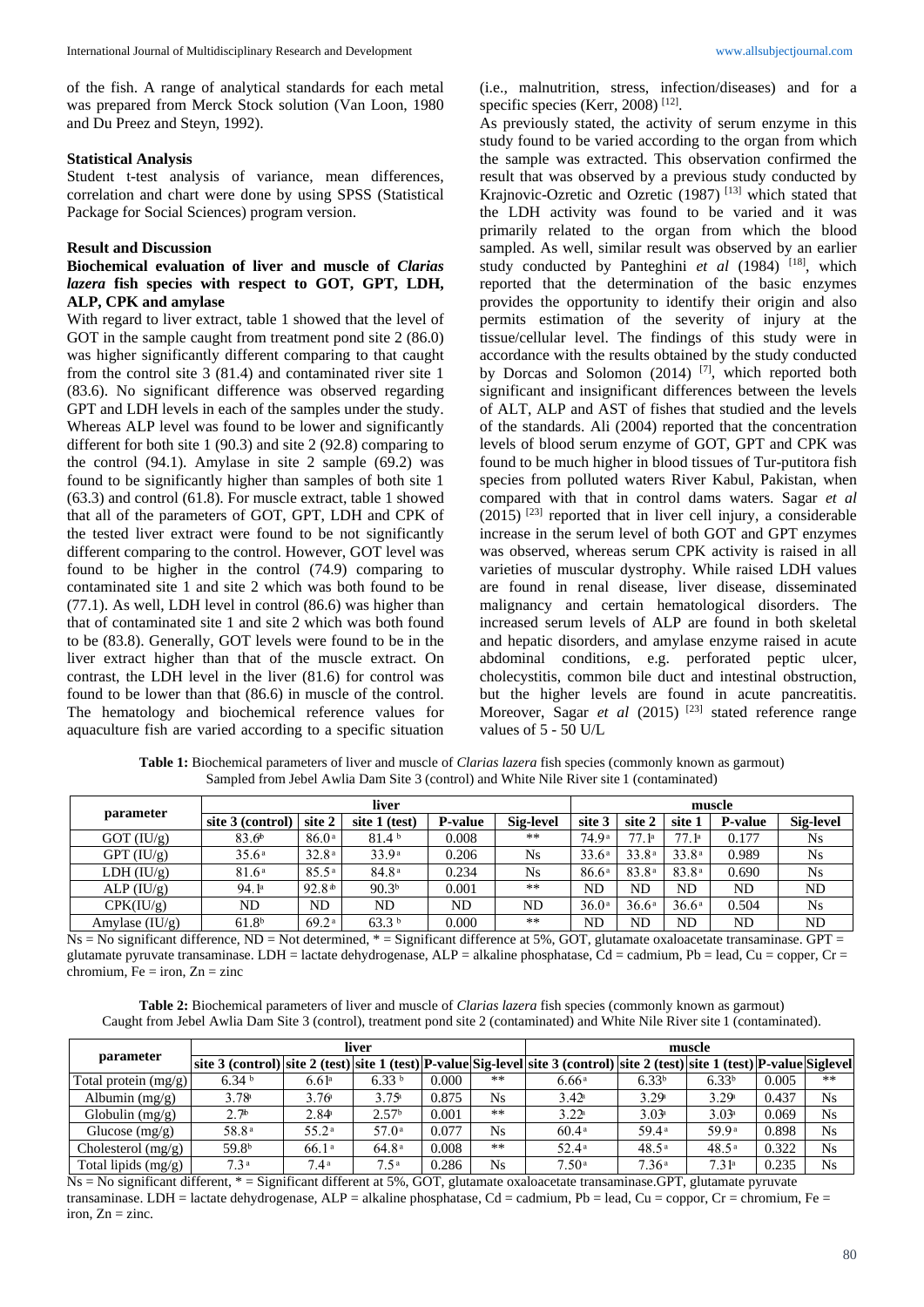**Table 3:** Biochemical parameters of liver and muscle of *Clarias lazera* fish species (commonly known as garmout) caught from Jebel Awlia Dam Site 3 (control) and White Nile River site 1 (contaminated)

| parameter          |                      |                        | liver                          | muscle |                          |                      |                        |                        |       |                          |
|--------------------|----------------------|------------------------|--------------------------------|--------|--------------------------|----------------------|------------------------|------------------------|-------|--------------------------|
|                    | site 3 (control)     | site 2 (test)          | $\left  \right $ site 1 (test) |        | <b>P-value Sig-level</b> | site 3 (control)     | site 2 (test)          | site 1 (test)          |       | <b>P-value Sig-level</b> |
| Cd (mg/g)          | 0.069 <sup>b</sup>   | 0.072a                 | 0.069 <sup>b</sup>             | 0.005  | $***$                    | $0.051$ <sup>a</sup> | $0.045^{\rm b}$        | $0.045^{\rm b}$        | 0.047 | $*$                      |
| Pb(m/g)            | 0.3790 <sup>b</sup>  | 0.3898a                | 0.3714 <sup>b</sup>            | 0.014  | $*$                      | 0.412 <sup>a</sup>   | 0.283 <sup>b</sup>     | 0.283 <sup>b</sup>     | 0.000 | $***$                    |
| Cu (mg/g)          | 0.1324 <sup>b</sup>  | $0.1435$ <sup>a</sup>  | 0.1370 <sup>b</sup>            | 0.001  | $***$                    | 0.117 <sup>a</sup>   | 0.117 <sup>a</sup>     | $0.117^{\rm a}$        | 0.000 | Ns                       |
| $Cr \, (mg/g)$     | 0.00094 <sup>b</sup> | 0.00167                | $0.00148$ <sup>a</sup>         | 0.000  | $***$                    | 0.0010 <sup>b</sup>  | $0.00121$ <sup>a</sup> | $0.00121$ <sup>a</sup> | 0.152 | <b>Ns</b>                |
| Fe $(mg/g)$        | .612 <sup>b</sup>    | .685 <sup>a</sup>      | 0.591 <sup>b</sup>             | 0.000  | $***$                    | .63 <sup>a</sup>     | .28 <sup>b</sup>       | 1.28 <sup>b</sup>      | 0.000 | $**$                     |
| $\text{Zn}$ (mg/g) | 0.00040 <sup>b</sup> | $0.01972$ <sup>a</sup> | 0.00079 <sup>b</sup>           | 0.000  | $***$                    | $0.00056$ b          | 0.02220a               | 0.00037 <sup>b</sup>   | 0.000 | $***$                    |

Ns = No significant different, \* = Significant different at 5%, GOT, glutamate oxaloacetate transaminase. GPT, glutamate pyruvate transaminase. LDH = lactate dehydrogenase, ALP = alkaline phosphatase, Cd = cadmium, Pb = lead, Cu = copper, Cr = chromium, Fe = iron,  $Zn =$ zinc.

For both GOT and GPT, and for LDH to be 230-400U/L, ALP to be 70-230U/L, CPK to be 24-105 U/L, and for amylase is to be 60-160U/L. Previous studies conducted by Lemarie *et al* (1991)<sup>[14]</sup>; De La Torre *et al* (2000)<sup>[6]</sup>; Panigrahi *et al* 2010 [17] and Tahmasebi-Kohyani *et al*  $(2012)$ <sup>[24]</sup> stated that the alterations of blood enzymes' activities were associated with liver damage, induced by pathological or stress situations or with feeding nutrients with hepatic protective effects. Perez-Jimenez *et al* (2013) and Harikrishnan *et al* (2011)<sup>[10]</sup> reported that the increase of serum LHD activity may indicate hypoxia conditions, limiting water temperature or toxins, whereas the increase of serum CPK activity which is particularly active in heart and skeletal muscle, may indicate damage to these tissues. As well, Almeida *et al* (2002)<sup>[1]</sup> and Rehulka and Minari<sup>k</sup>, (2007) [21] declared that pollutants and stress conditions were reported to increase CPK activity, probably due to muscle injury.

#### **Biochemical evaluation of liver and muscle of** *Clarias lazera* **fish species with respect to total protein, albumin, globulin, glucose, cholesterol and total lipids**

Table 2 revealed that all of the parameters of albumin, glucose and total lipids in the tested liver samples were found to be not significantly different comparing to the control. While total protein, globulin and cholesterol levels in tested samples were found to be significantly different comparing to the control. In muscle extracts, the total protein level (6.66) was found to be higher and significantly different comparing to the tested sample 1 and sample 2, which were both found to be (6.33). For the rest parameters in muscle extract, no significant differences were found to be between the tested samples and the control. However, albumin and cholesterol levels in the liver were found to be higher than that in muscles. Total protein (in control) and glucose levels in the liver was found to be much lower than that in muscles. Sandnes and Waagb (1988) considered the range for total protein of normal healthy fish was to be 41.6–56.6 gl<sup>−</sup><sup>1</sup> , for albumin: 18.3–24.3 gl<sup>−</sup><sup>1</sup> , for cholesterol: 9.3 - 12.8 μmol, for triglycerides: 2.53–4.98 μmol, and for creatinine: 26–46 μmol**.** It was reported that plasma protein levels are often associated with fish nutritional and physiological status (Rehulka *et al* 2005 [21] ; Maita 2007). Basal plasma protein values averaged was stated by Polakof *et al* (2012) to be 4.9 g dl-1. Whereas basal blood glucose levels are known to differ considerably among fish species. Basal plasma cholesterol levels reported by this study are lower comparing to the previously reported values by Peres *et al.* (2014). It also confirmed by Peres *et al*, 2014 that, in seabass, liver has a pivotal role in the maintenance of glucose homeostasis.

# **Biochemical evaluation of liver and muscle of** *Clarias lazera* **fish species with respect to Cd, Pb, Cu, Cr, Fe and Zn**

Table 3 summarizes that all of the heavy metals levels of Cd, Pb, Cu, Cr, Fe and Zn of the tested liver extracts for treatment pond sample were found to be higher and significantly different comparing to both of the tested sample 1 and the control sample. Among these heavy metals, the level of Fe was found to be the highest, seconded by Pb and then followed by Cu and Cr, and Zn level was the lowest. In muscle extract, Cd level for site 1 and site 2 samples (both were 0.045) was found to be lower and significantly different comparing to the control sample (0.051). The level of Pb in control sample (0.412) was found to be higher and significantly different than that found in site 1 and site 2 samples (both were 0.283). No significant difference was found for the tested samples and control with regard to Cu and Cr levels. The level of Fe in control sample (1.63) was found to be higher and significantly different than that found in site 1 and site 2 samples (both were 1.28). Whereas the level of Zn in the tested site 2 sample (0.02220) was found to be higher and significantly different than that found in site 1 (0.00037) and control samples (0.00056). However, slight increase of heavy metals in the liver has been observed comparing to their levels in the muscle. The findings of this study confirmed that the liver is the most organs accumulate pollutants of various kinds at higher levels their environment as reported earlier by Galindo *et al* (1986)<sup>[9]</sup> and recently by Bat *et al* (2015)<sup>[2]</sup>. On contrast, the Cu level in the muscle was found to be higher in control site 3 than that in the liver, this result disagree with that reported by Dugo *et al* (2006) [8] . Pb levels in the liver were found to be much higher than that found for other metals. However, other studies stated that gills uptake certain metals such as Pb (Coban *et al*, 2009) [5] . The accumulation of metals in the liver found to be followed the order: Fe, Pb, Cu, Cd, Cr and Zn, while in the muscle followed the order of Fe, Cu, Cd, Pb, Cr and Zn. Topçuoğlu *et al* (2002) [27] found that the accumulation of metals in muscle in wild Seabass taken from Perşembe, eastern Black sea showed the order of: Cd, Cr, Cu, Fe, Pb, Zn. Catsiki *et al* (1999). Various studies suggest that metal uptake by fish performed via food that constitutes the major pathway for accumulation in liver and then muscle. However, when contamination occurs, concentration of metals in certain tissues increases in proportion with that of seawater (Coban *et al*, 2009)<sup>[5]</sup>. The results of this study showed that the Fe concentrations were the highest in both liver and muscle and Zn concentrations were found to be the lowest. This result may be comparable to that reported by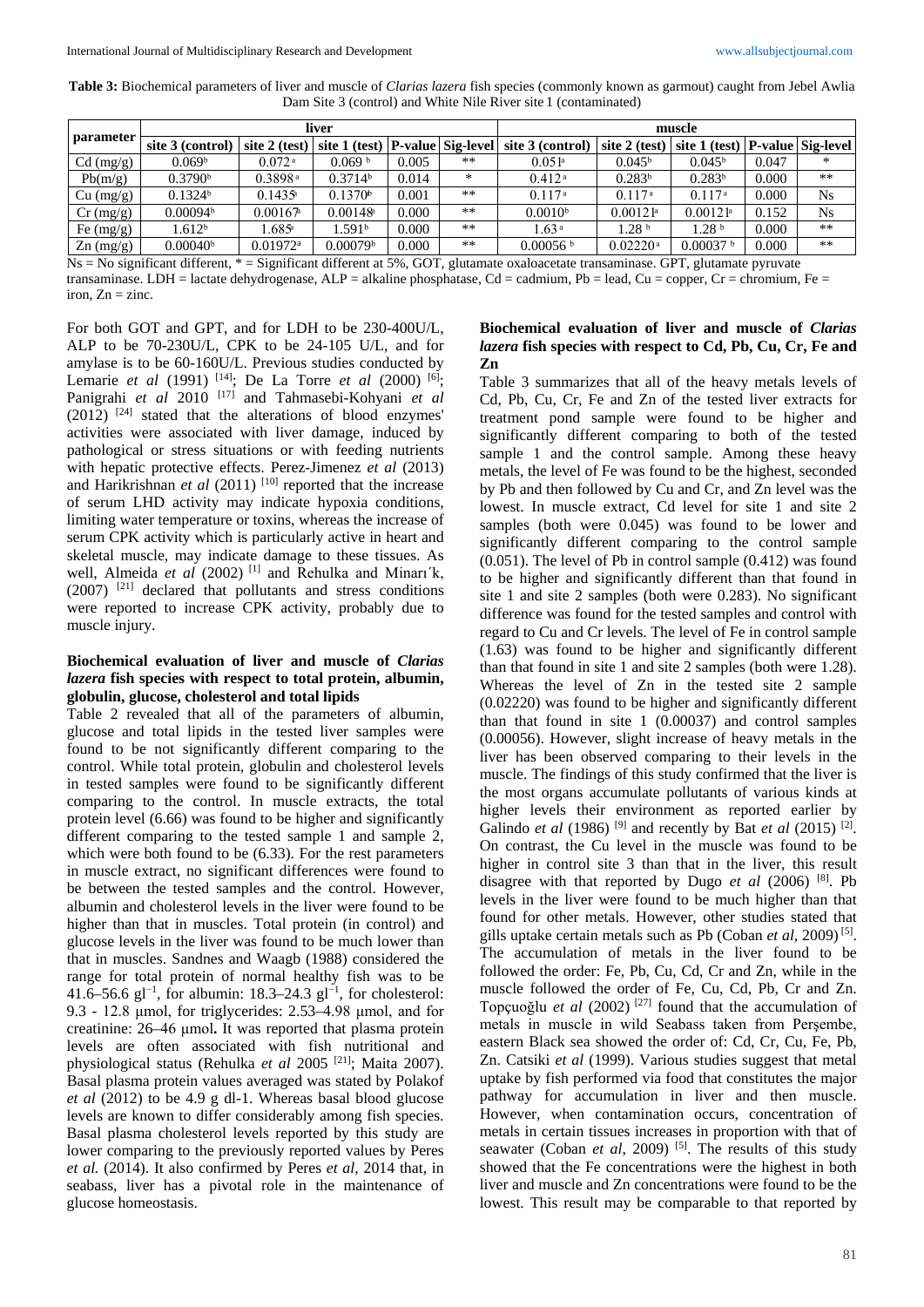Bat *et al* (2015)<sup>[2]</sup>. However, it was stated that fish contents of heavy metals varies depending on the zone, environmental conditions, the contamination level of the fishing site, and the characteristics of the fish (Roderiguez *et al.*, 2015). The maximum Cd concentrations (0.071) that detected in the liver tissues were remarkably higher than the maximum level (0.05 mg/g wet weights) set by the Commission Regulation (2006) whereas the Cd concentrations in the muscle tissues (0.0572) were slightly above that recommended maximum level. Similarly, the maximum Pb concentrations (0.439) found in the liver tissues were slightly higher than the maximum level (0.30 mg/ g wet weights) set by the Commission Regulation. This findings in accordance of that reported by Bat *et al* (2015)  $^{[2]}$ . Zuluaga *et al* (2015)<sup>[22, 28]</sup> reported that Cd and Pb pose the highest risks for human health due to causing toxicity and possible carcinogenic effect.

# **Conclusion**

In conclusion, the higher levels of heavy metals found in the treatment pond accumulate them in both liver and muscles of the tested fish species, and have greatly affected enzymes' activities. Among heavy metals accumulated in the liver, the Fe level was found to be the highest, seconded by Pb and then followed by Cu and Cr, and Zn level was the lowest. However, slight increase of heavy metals in the liver has been observed comparing to their levels in the muscle. Zn level in both of the liver and muscle was found to be higher in tested treatment pond sample than that found in the tested contaminated river water. The results of this study showed that the Fe concentrations were the highest level of metals under the study, which was found to be higher in both liver and muscle, and Zn concentrations were found to be the lowest.

#### **Acknowledgement**

The authors would like to thank everyone who contributed to complete this work.

#### **References**

- 1. Almeida JA, Diniz YS, Marques SFG, Faine LA, Ribas BO, Burneiko RC *et al*. The use of the oxidative stress responses as biomarkers in Nile tilapia (Oreochromis niloticus) exposed to *in vivo* cadmium contamination. Environ Int,2002:27:673-679.
- 2. Bat L, Aric E, Sezgin M, Sahin F. Heavy metal levels in the liver and muscle tissues of the four commercial fishes from Lake Balik, Kızılırmak Delta (Samsun, Turkey), Journal of Coastal Life Medicine, 2015:3(12):950-955. doi: 10.12980/jclm.3.2015j5-224
- 3. Bat L, Kaya Y, Öztekin HC. Heavy metal levels in the Black Sea anchovy (*Engraulis encrasicolus*) as biomonitor and potential risk of human health. Turk J Fish Aquat Sci,2014:14:845-51.
- 4. Bat L, Sezgin M, Baki OG, Üstün F, Şahin F. Determination of heavy metals in some commercial fish from the Black Sea coast of Turkey. Walailak J Sci Tech*,*2013:10(6):581-9.
- 5. Coban B, Balkis N, Akus A, Giiray D, Tekinay A. Heavy metals in livers, gills and muscle of *Dicentrarchus labrax* (Linnaeus, 1758) fish species grown in the Dardanelles, J. Black Sea/Mediterranean Environment,2009:15:61-67.
- 6. De La Torre FR, Salibia´n A, Ferrari L. Biomarkers

assessment in *juvenile Cyprinus carpio* exposed to waterborne cadmium. Environ Pollut,2000:109:277- 282.

- 7. Dorcas IK, Solomon RJ. Calculation Of Liver Function Test In *Clarias Gariepinus* Collected From Three Commercial Fish Ponds. Department Of Biological Sciences, Faculty of Science, University Of Abuja, Nigeria. Nature and Science,2014:12(10):107-123. (ISSN: 1545-0740). http:// www. sciencepub. net/nature.
- 8. Dugo G, Pera LL, Bruzesse A, Pellicano TM, Turco VL. Concentration of Cd (II), Cu (II), Pb(II), Se(IV), and Zn(II) in cultured Seabass (D. labrax) tissues from Tyrrhenian sea and Sicilian sea by derivative stripping potentiometry. Food Control,2006:17:146-152.
- 9. Galindo L, Hardisson A, Montelongo FG. Correlation between lead, cadmium, copper, zinc and iron concentrations in tuna fish. *Bull. Environ. Contam. Toxicol,*1986:36:595-9.
- 10. Harikrishnan R, Kim MC, Kim JS, Balasundaram C, Heo MS. Probiotics and herbal mixtures enhance the growth, blood constituents, and nonspecific immune response in Paralichthys olivaceus against Streptococcus parauberis. Fish Shellfish Immunol,2011:31:310-317.
- 11. Inaba T, Kobayashi E, Suwazono Y, Uetani M, Oishi M, Nakagawa H *et al*. Estimation of cumulative cadmium intake causing Itai–itai disease. Toxicol Lett,2005:159(2):192-201.
- 12. Kerr MG. Veterinary laboratory medicine: Clinical biochemistry and hematology. 2nd Edition. Blackwell Science Ltd, London, 2008.
- 13. Krajnovic-Ozretic M, Ozretic B. Estimation of the enzymes LDH, GOT and GPT in plasma of grey mullet *Mugil auratus* and their significance in liver intoxication, Estimation of the enzymes LDH, GOT and GPT in plasma of grey mullet *Mugil auratus* and their significance in liver intoxication,1987:3:187-193.
- 14. Lemarie P, Drai P, Mathieu A, Lemaire S, Carrie`re S, Giudicelli S, Lafaurie M. Changes with different diets in plasma enzymes (GOT, GPT, LDH, ALP) and plasma lipids (cholesterol, triglycerides) of sea-bass (Dicentrarchus labrax). Aquaculture,1991:93:63-75.
- 15. McCurry J. Japan remembers Minamata. Lancet. England, 2006, 99-100.
- 16. Nogod GN, Adam FA, Hagir M, Omer HM, Abdellah AM, Saeed HSA, *et al*. The effect of industrial and sewage effluent on water quality of the White Nile River at south of Khartoum City, Sudan, IOSR Journal of Applied Chemistry (IOSR-JAC),1991:13(12):36-42.
- 17. Panigrahi A, Kiron V, Satoh S, Watanabe T. Probiotic bacteria Lactobacillus rhamnosus influences the blood profile in rainbow trout Oncorhynchus mykiss (Walbaum). Fish Physiol Biochem,2010:36:969-977.
- 18. Panteghini M, Malchiodi A, Calarco M, Bonora R. Clinical and diagnostic significance of aspartate aminotransferase isoenzymes In sera of patients with hver diseases. J. clin. Chem. clin. Biochem,1984:22:153-158.
- 19. Peres H, Santos S, Oliva-Teles A. Selected plasma biochemistry parameters in gilthead seabream (Sparus aurata) juveniles. J Appl Ichthyol 29:630–636 R ˇ ehulka J, Minarik B, Adamec V, Rehulkova E (2005) Investigations of physiological and pathological levels